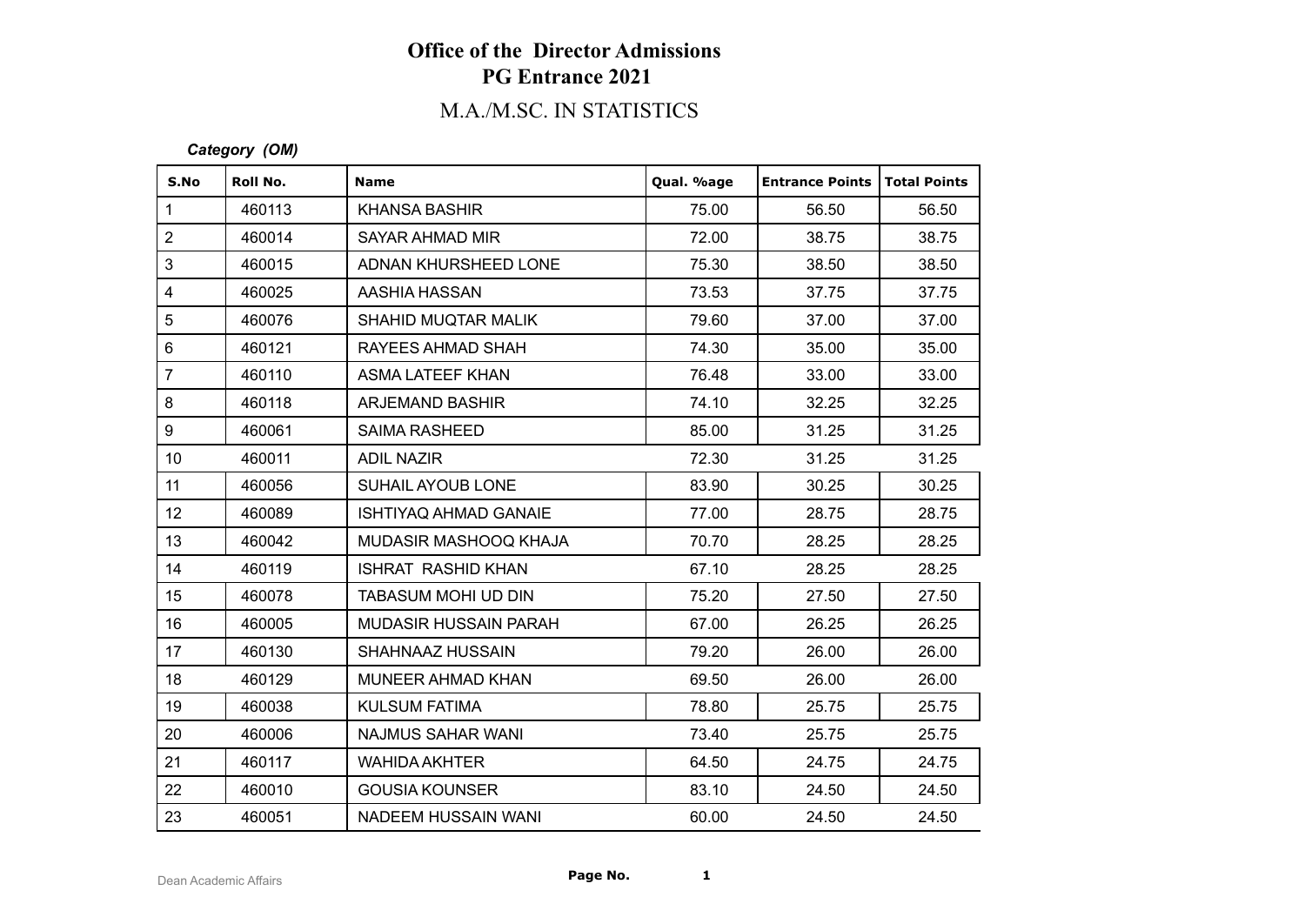## M.A./M.SC. IN STATISTICS

#### *Category (OM)*

| S.No | Roll No. | <b>Name</b>                | Qual. %age | <b>Entrance Points</b> | <b>Total Points</b> |
|------|----------|----------------------------|------------|------------------------|---------------------|
| 24   | 460084   | <b>UMAR BASHIR</b>         | 64.10      | 24.25                  | 24.25               |
| 25   | 460017   | <b>IRHAM REYAZ</b>         | 66.42      | 24.00                  | 24.00               |
| 26   | 460016   | <b>AQILUL ISLAM</b>        | 72.50      | 23.50                  | 23.50               |
| 27   | 460115   | RIFATHA ARA                | 67.50      | 23.25                  | 23.25               |
| 28   | 460046   | ABDUL MAJEED KHAN          | 64.70      | 22.75                  | 22.75               |
| 29   | 460059   | <b>JUNAID NAZIR SHEIKH</b> | 76.81      | 22.25                  | 22.25               |
| 30   | 460008   | <b>SUFAYA HAMID</b>        | 64.70      | 22.25                  | 22.25               |
| 31   | 460144   | <b>JAMSHEDA JABAR</b>      | 73.29      | 22.00                  | 22.00               |
| 32   | 460039   | <b>KAISAR HABIB</b>        | 72.40      | 22.00                  | 22.00               |
| 33   | 460013   | NUZHAT NAZIR               | 72.30      | 21.75                  | 21.75               |
| 34   | 460092   | MALIK WAHID UL ISLAM       | 61.62      | 21.75                  | 21.75               |
| 35   | 460022   | FARHAT MUSHTAQ WANI        | 68.00      | 21.50                  | 21.50               |
| 36   | 460035   | <b>UBAID HAMEED GAZI</b>   | 66.90      | 21.50                  | 21.50               |
| 37   | 460143   | <b>RUQIYA RASHID</b>       | 64.80      | 21.50                  | 21.50               |
| 38   | 460054   | TEHSEEN MANZOOR BHAT       | 72.20      | 21.25                  | 21.25               |
| 39   | 460088   | SIRAJUDIN BHAT             | 71.70      | 21.25                  | 21.25               |
| 40   | 460043   | AMIR HUSSAIN LONE          | 66.50      | 21.25                  | 21.25               |
| 41   | 460125   | <b>BAZILA JAN</b>          | 88.70      | 20.75                  | 20.75               |
| 42   | 460100   | <b>IMRAN FAROOQ</b>        | 61.50      | 20.75                  | 20.75               |
| 43   | 460036   | <b>HASEENA ARIF</b>        | 73.30      | 20.50                  | 20.50               |

### *Category (ST)*

| S.No | Roll No. | <b>Name</b>                | . %age<br>' Oual. | <b>Entrance Points   Total Points</b> |      |
|------|----------|----------------------------|-------------------|---------------------------------------|------|
| ' 44 | 460123   | PARVEEZ AHMAD GUJJAR GORCY | 59.80             | 9.50                                  | 9.50 |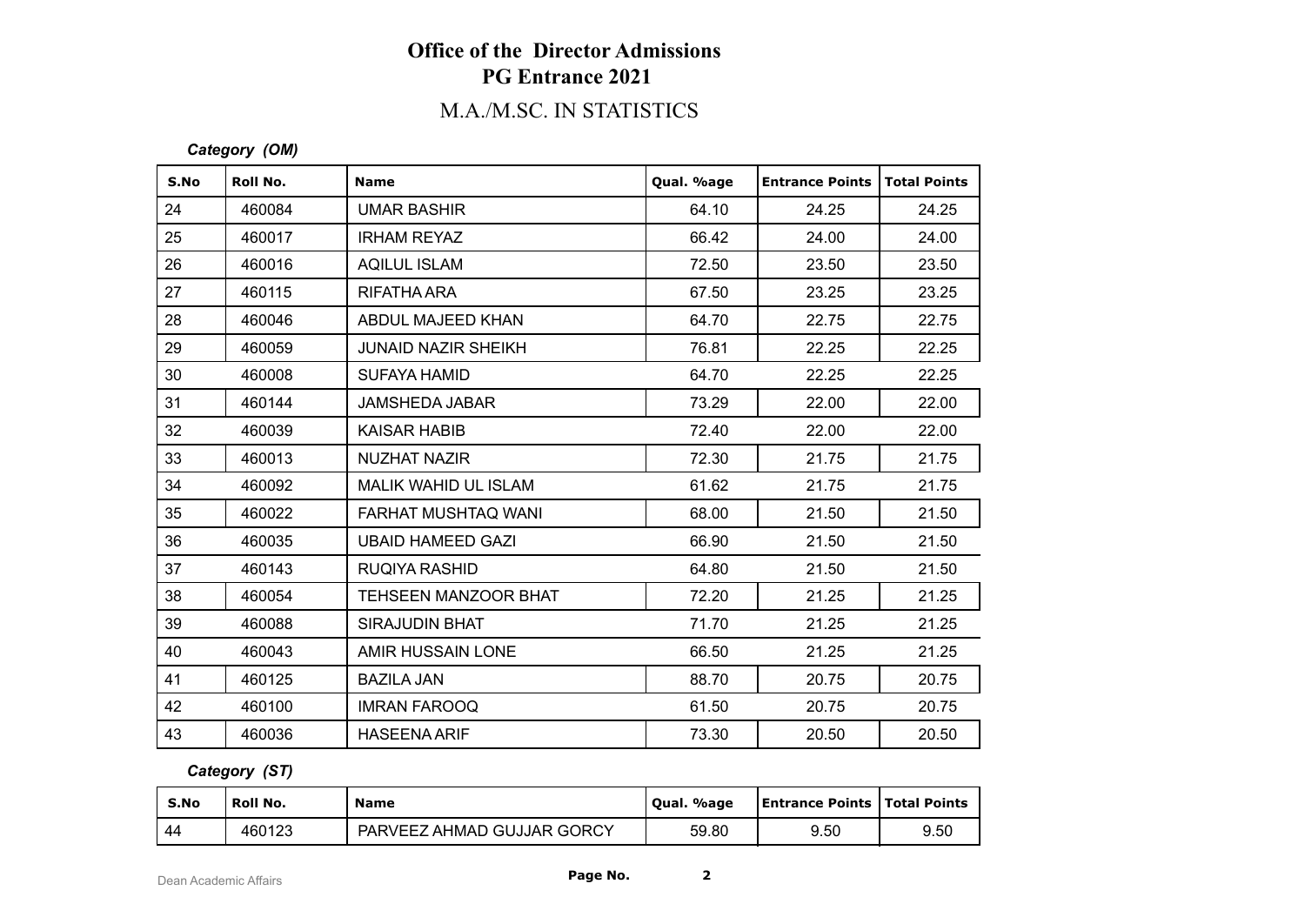## M.A./M.SC. IN STATISTICS

### *Category (RBA)*

| S.No | Roll No. | <b>Name</b>               | Qual. %age | Entrance Points | <b>Total Points</b> |
|------|----------|---------------------------|------------|-----------------|---------------------|
| 45   | 460044   | RABIA BANO                | 67.62      | 20.00           | 20.00               |
| 46   | 460138   | ABID MAQBOOL RATHER       | 69.70      | 19.75           | 19.75               |
| 47   | 460104   | <b>ZUBAIRAH MAQBOOL</b>   | 67.20      | 19.50           | 19.50               |
| 48   | 460136   | <b>GHULAM JEELANI DAR</b> | 70.00      | 18.50           | 18.50               |
| 49   | 460018   | <b>RAYEES MAJEED MIR</b>  | 63.00      | 18.00           | 18.00               |

*Category (WUP)*

| S.No | Roll No. | <b>Name</b>       | Qual. %age | <b>Entrance Points   Total Points</b> |       |
|------|----------|-------------------|------------|---------------------------------------|-------|
| 50   | 460041   | ASGAR SHAFI NAJAR | 67.30      | 19.50                                 | 19.50 |

*Category (CDP)*

| S.No | Roll No. | <b>Name</b>              | %age<br>Qual. | Entrance Points   Total Points |       |
|------|----------|--------------------------|---------------|--------------------------------|-------|
| 51   | 460068   | <b>MAHJABEENA YOUSUF</b> | 75.40         | 20.00                          | 20.00 |

*Category (NCC)*

| S.No | Roll No. | <b>Name</b>   | . %age<br>Oual. | <b>Entrance Points   Total Points</b> |      |
|------|----------|---------------|-----------------|---------------------------------------|------|
| 52   | 460058   | DANISH RAFEEQ | 65.00           | 5.00                                  | 5.00 |

*Category (SN)*

| S.No | Roll No. | <b>Name</b>                | . %age<br>Oual. | <b>Entrance Points   Total Points</b> |      |
|------|----------|----------------------------|-----------------|---------------------------------------|------|
| 53   | 460135   | <b>QAZI MOHAMMAD HYDER</b> | 47.39           | 6.00                                  | 6.00 |

*Category (EWS)*

| S.No | <b>Roll No.</b> | <b>Name</b>         | Qual. %age | <b>Entrance Points   Total Points</b> |       |
|------|-----------------|---------------------|------------|---------------------------------------|-------|
| 54   | 460106          | <b>SAIMA BASHIR</b> | 69.00      | 16.00                                 | 16.00 |
| -55  | 460090          | JAVAID MAJEED MIR   | 72.70      | 7.50                                  | 7.50  |